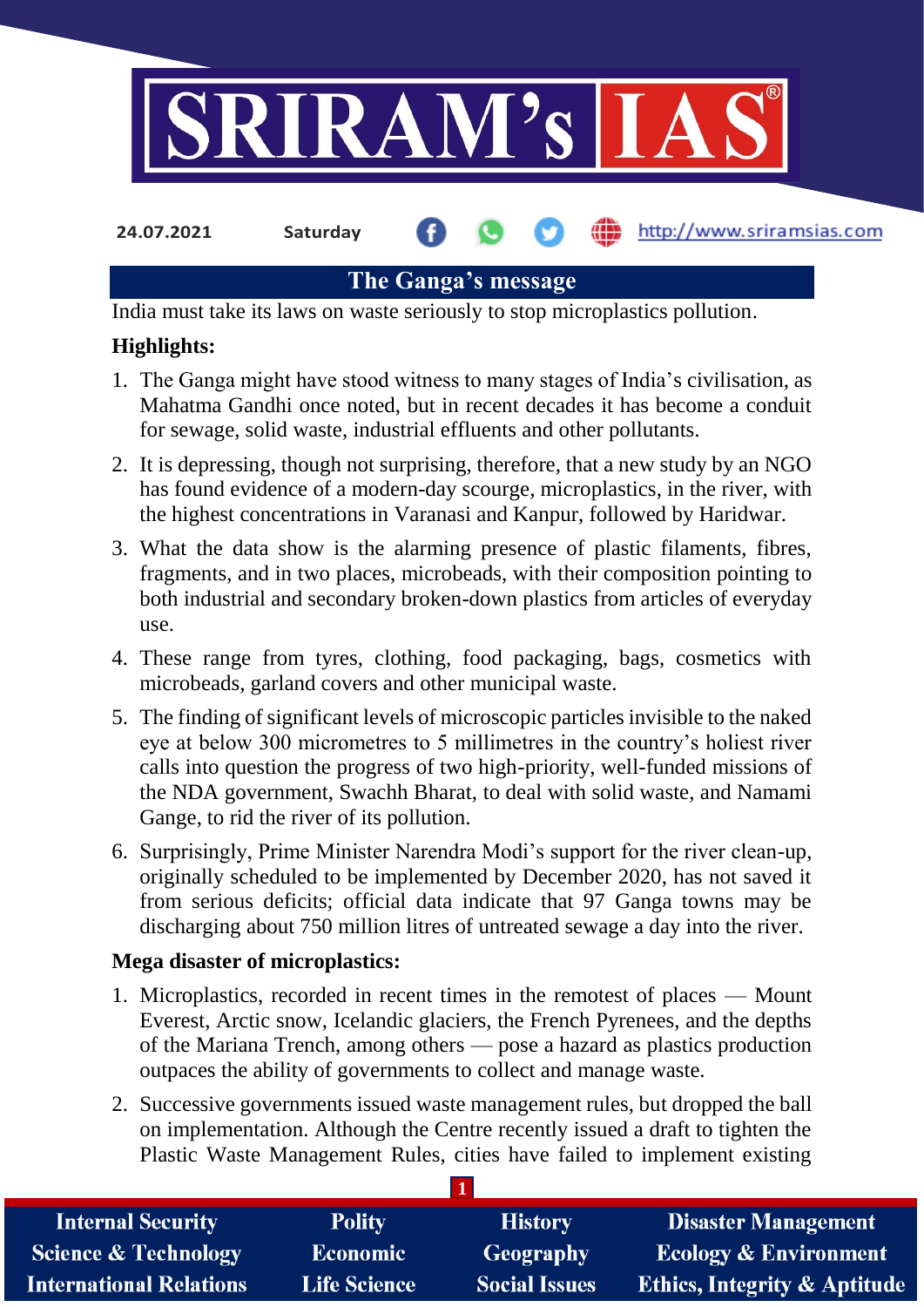

#### http://www.sriramsias.com **24.07.2021 Saturday**

rules as well as the Solid Waste Management rules, on ending single-use plastics, waste segregation, recycling labels on packaging, extended producer responsibility for manufacturers and recovery of materials.

- 3. Moreover, growing plastic waste will far exceed the capacity of governments to manage it, given that recycling has its limits.
- 4. Swachh Bharat, therefore, must mean not merely keeping waste out of sight, achieved through costly dumping contracts, but sharply reduced generation, full segregation and recycling.
- 5. Plastic waste around the world is threatening the food web and the crisis demands a new global treaty modelled on the Montreal Protocol and the Paris Agreement. India needs to demonstrate that it is serious about a clean-up at home.

## **Empowering nature with biocentric jurisprudence**

In a recent ruling, the Supreme Court of India has sought to move away from an anthropocentric basis of law.

### **GIB:**

- 1. The Great Indian Bustard, a gravely endangered species, with hardly about 200 alive in India today, came under the protective wings of the Supreme Court of India in a recent judgment.
- 2. The Court said, in M.K. Ranjitsinh & Others vs Union of India & Others, that in all cases where the overhead lines in power projects exist, the governments of Rajasthan and Gujarat shall take steps forthwith to install bird diverters pending consideration of the conversion of overhead cables into underground power lines.
- 3. The overhead power lines have become a threat to the life of these species as these birds frequently tend to collide with these power lines and get killed.
- 4. The Ministry of Power in an affidavit said: The Great Indian Bustard ("GIB") lacks frontal vision. Due to this, they cannot detect powerlines ahead of them, from far. As they are heavy birds, they are unable to manoeuvre across power lines within close distances. Thus, they are vulnerable to collision with power lines.

| <b>Internal Security</b>        | <b>Polity</b>       | <b>History</b>       | <b>Disaster Management</b>              |  |  |
|---------------------------------|---------------------|----------------------|-----------------------------------------|--|--|
| <b>Science &amp; Technology</b> | <b>Economic</b>     | Geography            | <b>Ecology &amp; Environment</b>        |  |  |
| <b>International Relations</b>  | <b>Life Science</b> | <b>Social Issues</b> | <b>Ethics, Integrity &amp; Aptitude</b> |  |  |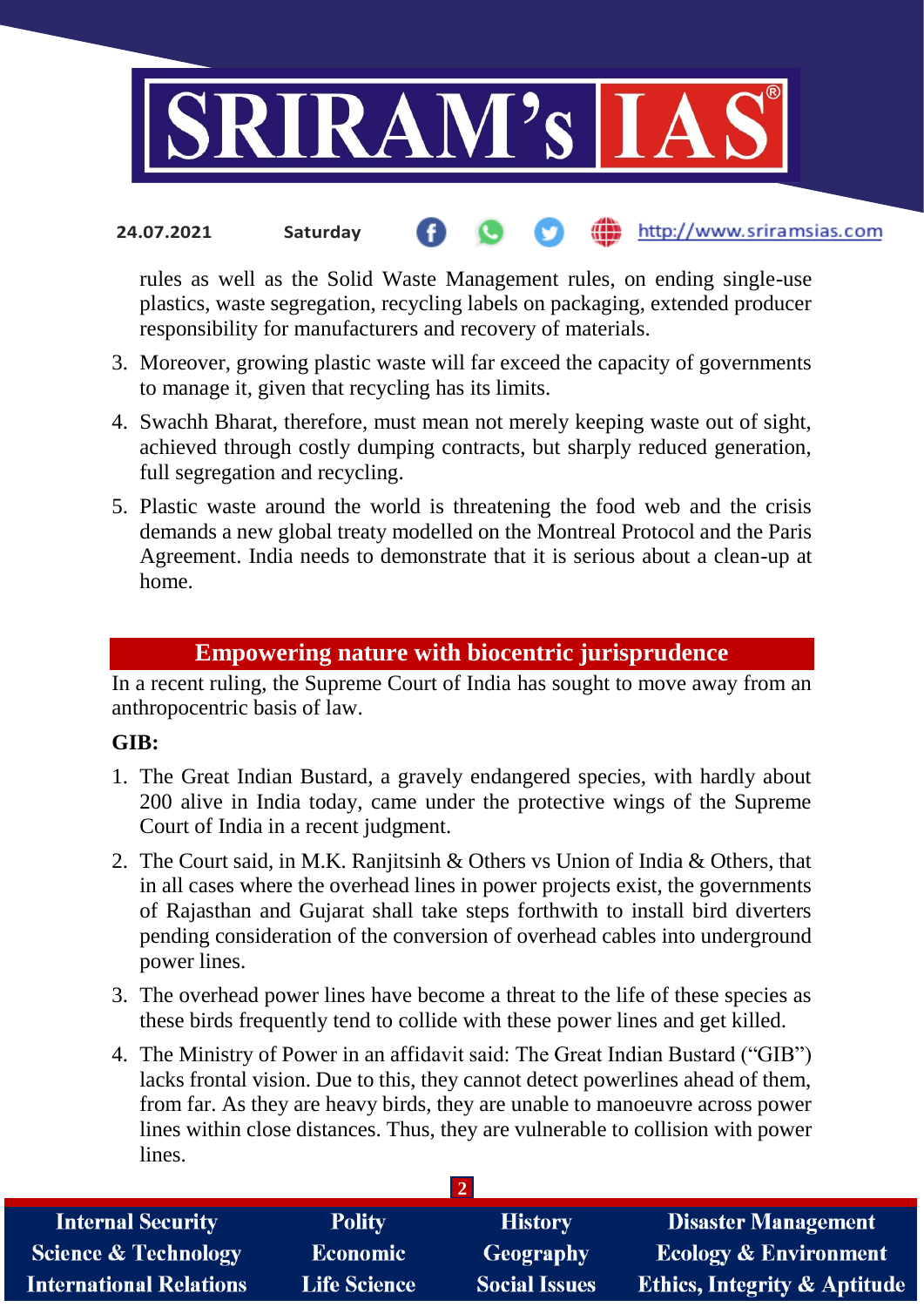

- http://www.sriramsias.com **24.07.2021 Saturday**
- 5. In protecting the birds, the Court has affirmed and emphasised the biocentric values of eco-preservation. The philosophy of biocentrism holds that the natural environment has its own set of rights which is independent of its ability to be exploited by or to be useful to humans.

## **Biocentrism**

- 1. Biocentrism often comes into conflict with its contrarian philosophy, namely anthropocentrism. Anthropocentrism argues that of all the species on earth humans are the most significant and that all other resources on earth may be justifiably exploited for the benefit of human beings.
- 2. Expressions of such line of thought date back many centuries and find mention in Politics, a well-known work of Aristotle, as also the moral philosophy of Immanuel Kant amongst many others.

### **Species in danger**

- 1. Humans share the world with countless other species, many of which are nearing extinction on account of man's imprudent insensitivity. About 50 years ago, there were 4,50,000 lions in Africa. Today, there are hardly 20,000.
- 2. Indiscriminate monoculture farming in the forests of Borneo and Sumatra is leading to the extinction of orangutans. Rhinos are hunted for the so-called medicinal value of their horns and are slowly becoming extinct.
- 3. From the time humans populated Madagascar about 2,000 years ago, about 15 to 20 species of Lemurs, which are primates, have become extinct.
- 4. The compilation prepared by the International Union for Conservation of Nature lists about 37,400 species that are gravely endangered; and the list is ever growing.

### **Right of Nature laws**

- 1. Some aspects of constitutional law on ecoconservations are significant. It is to the credit of the judiciary that out of these still and placid waters, it has fished out enduring principles of sustainable development and read them, inter alia, into the precepts of Article 21 of the Constitution.
- 2. Pieces of legislations are slowly evolving that fall in the category of the "Right of Nature laws". These seek to travel away from an anthropocentric basis of

| <b>Internal Security</b>        | <b>Polity</b>       | <b>History</b>       | <b>Disaster Management</b>              |  |  |  |
|---------------------------------|---------------------|----------------------|-----------------------------------------|--|--|--|
| <b>Science &amp; Technology</b> | <b>Economic</b>     | Geography            | <b>Ecology &amp; Environment</b>        |  |  |  |
| <b>International Relations</b>  | <b>Life Science</b> | <b>Social Issues</b> | <b>Ethics, Integrity &amp; Aptitude</b> |  |  |  |